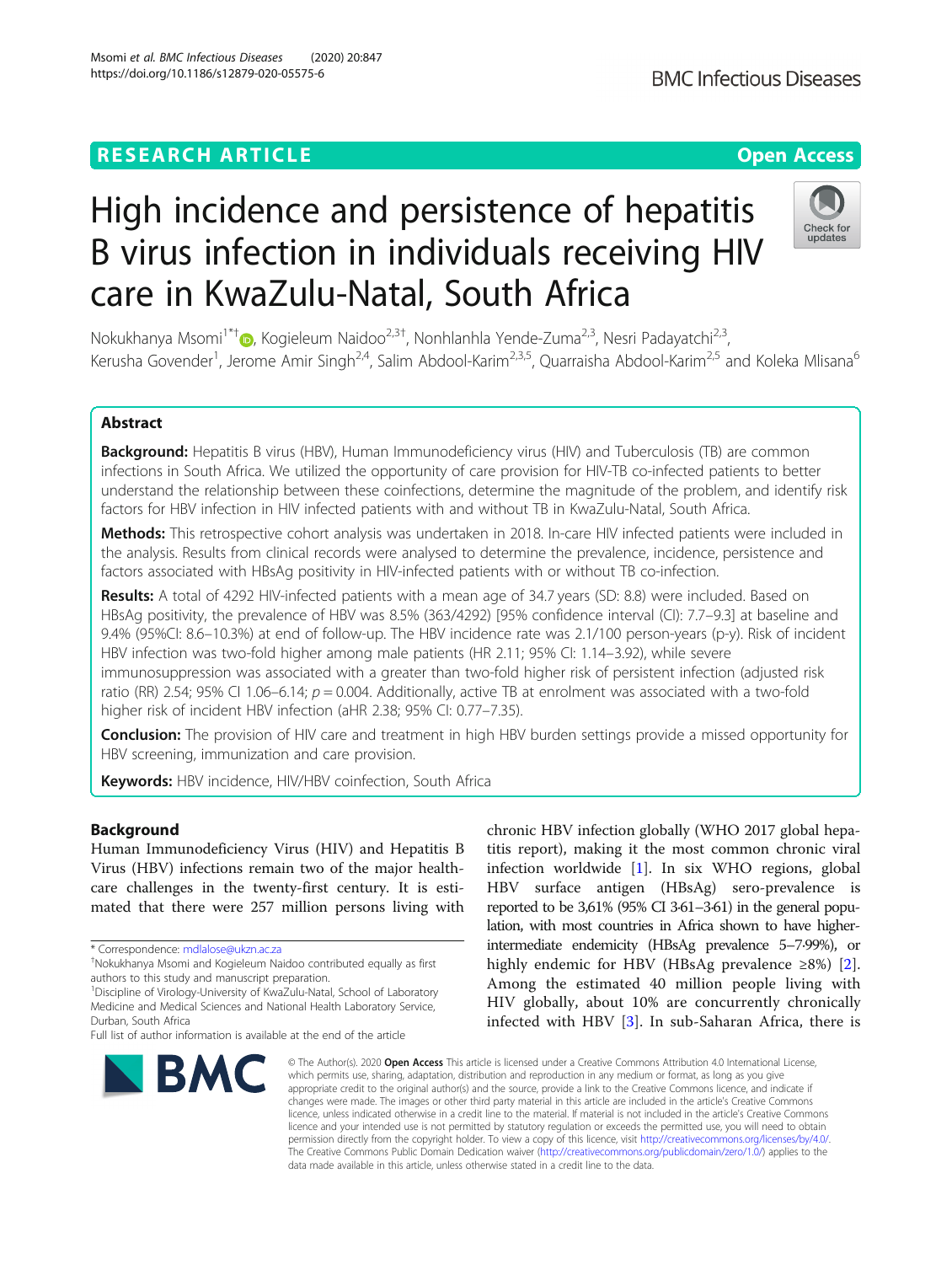a syndemic of HIV, HBV and tuberculosis (TB). A syndemic is defined as a clustering of two or more disease epidemics that interact with each other increasing the magnitude of each epidemic [[4\]](#page-8-0).

The clinical disease spectrum of HIV, TB and HBV coinfection include hepatitis, either due to direct pathogen insult to the liver or as a complication of hepatotoxic drugs used to treat these infections. Some antiretroviral drugs commonly used in the treatment of HIV such as Tenofovir and Lamivudine, are also effectively used in the treatment of HBV. The pro-inflammatory state of chronic HIV infection drives the replication and evolution of pathogens [\[5\]](#page-8-0) hence, upon HIV diagnosis, current standard of care recommends investigations to exclude commonly occurring infections like viral hepatitis and tuberculosis, especially in countries where these syndemics are prevalent. This also ensures that co-morbid infections are properly diagnosed and treated.

In HBV endemic areas like sub-Saharan Africa, most HBV infections occur perinatally and in early childhood, and both infections are more likely to progress to chronicity  $[6]$  $[6]$  in the absence of immunization. Amongst adults, HBV infection typically presents as acute hepatitis and progression to chronic HBV is estimated to be < 1% in immunocompetent individuals [[7](#page-8-0)]. There is paucity of data on rates of incident HBV infection in adults. Furthermore, data on rates of persistence and/or clearance of HBV in the presence of HIV infection also remains scarce. Data from outside Africa indicate that the natural course of HBV infection is altered in the presence of HIV infection, showing higher levels of HBV viraemia, frequent episodes of reactivation and more rapid progression of liver fibrosis and hepatocellular carcinoma [\[8](#page-8-0)–[10](#page-8-0)]. The EuroSida Swiss cohort study reported a significantly higher incidence of all-cause and liver-related mortalities in HBsAg-positive participants at 3.7 and 0.7/100 person-years respectively, compared with HBsAg-negative participants (2.6/100 and 0.2/100 person-years, respectively). Liver-related mortalities were three fold higher in HBsAg-positive subjects at 0.7/100 person-years compared with HBsAg-negative subjects at 0.2/100 person-years [\[11](#page-8-0)]. A nationwide study in Japan, a country with high HBV endemicity investigated risk factors for long term persistence of HBV in adults and concluded that genotype A is an independent risk factor for long term persistence of HBV [[12\]](#page-8-0). Notably, genotype A has been shown to be the predominant circulating genotype in Africa [\[13](#page-8-0)]. Subic et al. highlight the barriers to the diagnosis and adequate treatment of HBV with estimation that only 10% of the 257 million people living with HBV have been diagnosed, and as few as 1% are being adequately treated [[14\]](#page-8-0).

Quantifying the burden and nature of HBV among TB-HIV co-infected South African patients accessing treatment and care services, is an important first step to enhance management of associated clinical complexities arising in the care of affected patients.

We conducted a retrospective chart review to assess the prevalence, incidence and persistence of HBV infection in HIV infected individuals accessing antiretroviral therapy in KZN, South Africa.

#### **Methods**

#### Study design

We undertook a retrospective chart review of HIV infected ART naïve adult patients enrolled in the PEPFAR funded CAPRISA AIDS Treatment Program (CAT) [\[15](#page-8-0)], and patients enrolled in the Starting Antiretroviral Therapy at Three Points in Tuberculosis (SAPiT) trial [\[16](#page-8-0)]. We analysed routine hepatitis B surface antigen (HBsAg) serology and other clinical data to determine baseline and overall prevalence of HBV during the follow up period, the number of new infections; the proportion of patients clearing infection or remaining with persisting HBV infection while being managed for HIV with or without tuberculosis.

#### CAT cohort

Patients in the CAT program were enrolled from two catchment populations in KwaZulu-Natal; a TB clinic in the urban eThekwini district of Durban and a rural primary health care clinic in the Vulindlela district. Patients were initiated on antiretroviral therapy (ART) in accordance with the 2004 eligibility criteria of the South African Government HIV/AIDS treatment guidelines [\[17](#page-8-0)]. Following ART initiation, clinical and adherence assessments were undertaken weekly for the first 2 weeks, then monthly for the first 6 months and every 3 months thereafter unless clinically indicated. Laboratory safety assessments, CD4+ cell count, and viral loads were conducted at baseline and every 6 months or as clinically indicated. The laboratory safety assessments included liver function tests and screening for HBV at baseline and 6-month intervals using Hepatitis B surface antigen (HBsAg) testing. Patients were regarded as lost to follow up (LTFU) if they missed three consecutive scheduled visits. No LTFU patients were re-enrolled.

#### SAPiT cohort

The SAPiT trial was conducted at the urban Centre for the AIDS Programme of Research (CAPRISA) eThekwini clinic. The CAPRISA eThekwini clinic adjoins the Prince Cyril Zulu Communicable Disease Centre, which is an outpatient TB facility. This was a 3-arm randomized open-label clinical trial in 642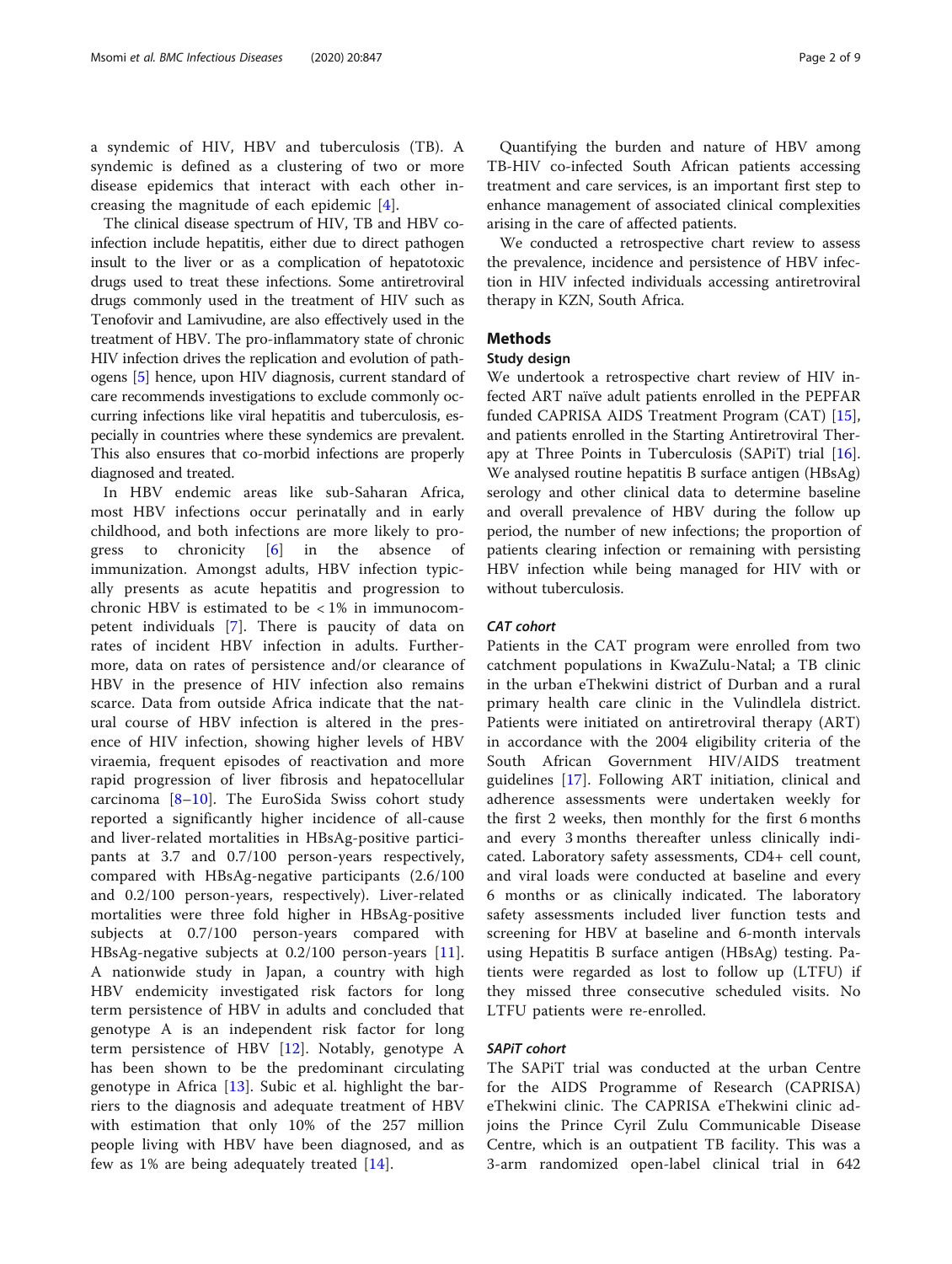patients where the primary outcome of the trial was to determine the optimal timing of ART initiation in patients co-infected with HIV and TB. The study concluded that the initiation of antiretroviral therapy during tuberculosis therapy significantly improved survival and provides further impetus for the integration of tuberculosis and HIV services [[18\]](#page-8-0). A secondary objective of this study was to compare IRIS risks and outcomes in patients initiating ART within a month of TB treatment initiation [[19\]](#page-8-0). Laboratory safety assessments included screening for HBV at 6 months intervals.

#### Laboratory methods

HBsAg was used to screen for HBV as part of laboratory safety assessments at baseline and repeated at 6 month intervals. The HBsAg tests were done on the Architect analyzer (Abbott Laboratories, Wiesbaden-Germany) from 2004 to 2010 and the ADVIA Centaur system (Siemens Healthcare Diagnostics, Tarrytown-NY USA) from 2011 to 2013 as per manufacturers' instructions. These immunoassays are registered for in vitro diagnostic use. HIV screening and confirmatory diagnosis was done by two rapid HIV tests and TB diagnosis was based on sputum smear positive for acid fast bacilli (AFB) by auramine and Ziel-Niehlsen stains. The TB and HIV diagnostic tests used have been previously described [\[18](#page-8-0)].

#### Statistical analysis

Wilcoxon rank sum test and Fisher's exact test were used to compute the association between gender, prevalent HBsAg positivity and other continuous and categorical baseline characteristics. The incidence of HBV and duration of follow-up among patients who tested HBsAg positive was calculated as time from the first HBsAg negative test date to the midpoint of last negative and first positive HBsAg test date. For patients who remained HBsAg negative, duration of follow-up was calculated as time from baseline HBsAg negative date to the last negative date. Univariable and multivariable proportional hazards regression was used to assess predictors of incident HBV infection. The Kaplan Meier method was used to calculate cumulative probability of HBV infection. Moreover, Poisson regression with robust variance was used to assess factors associated with HBV persistence. The following baseline variables were tested: age, gender TB comorbidity, the level of immunosuppression as determined by CD4+ count and body mass index. Statistical analyses were conducted using SAS version 9.4 (SAS Institute, Cary, North Carolina).

#### Definitions for HBV prevalence, incidence, clearance and persistence

The World Health Organization (WHO) guidelines for the prevention, care and treatment of persons with chronic HBV infection recommend that high-risk groups be screened for HBV infection by the detection of HBsAg. Chronic HBV infection is defined as persistence of HBsAg for more than 6 months.

We defined overall prevalence as the total number of patients with a positive HBsAg result at baseline and or during follow-up among all those tested. Each positive patient result was counted once.

Cumulative incidence was defined as the proportion of new HBsAg positive cases throughout the follow up period and this include cases with re-infection. The incidence rate was calculated per 100 person years.

Clearance was defined as a loss of HBsAg in those who were previously HBsAg positive and were followed up.

Persistence was defined as those patients whose result remained HBsAg positive with subsequent testing with no evidence of clearance.

During this study, ancillary care related to HBV infection and other diseases besides HIV or TB were managed according to prevailing South African standard clinical practice at the time (2005–2012), which did not include adult HBV immunization. Participants with symptomatic HBV disease were referred to public health sector facilities for further investigation and clinical management.

#### Results

#### Patient baseline characteristics

Four thousand two hundred and ninety two (4292) HIV infected patients were included in the analyses, of which 2681 (62.5%) were women and 1611 (37.5%) were men. Data on age, gender, clinical status are presented in Table [1.](#page-3-0) There were statistically significant differences observed in all variables including age, TB status, body mass index, CD4 count and mean HIV viral load at enrolment along gender lines.

#### HBV prevalence

A total of 363 patients [8.5, 95% confidence interval (CI): 7.7 to 9.3] were infected with HBV at baseline as determined by HBsAg seropositivity (Table [2](#page-3-0)). The proportion of patients from urban sites was 52.3% compared to 47.7% who were from rural settings. There was a higher baseline prevalence of HBV in urban sites compared with rural sites (9.6% vs 7.2%; RR: 95% CI;  $p = 0.004$ ). The proportion of HBV positivity at baseline was higher in men compared with women (11.9% vs 6.4%  $p < 0.001$ ). A higher proportion of patients with a low BMI (< 18.5) were HBV positive at baseline compared with patients with a higher BMI (11.6% vs 8.0%  $p = 0.007$ ).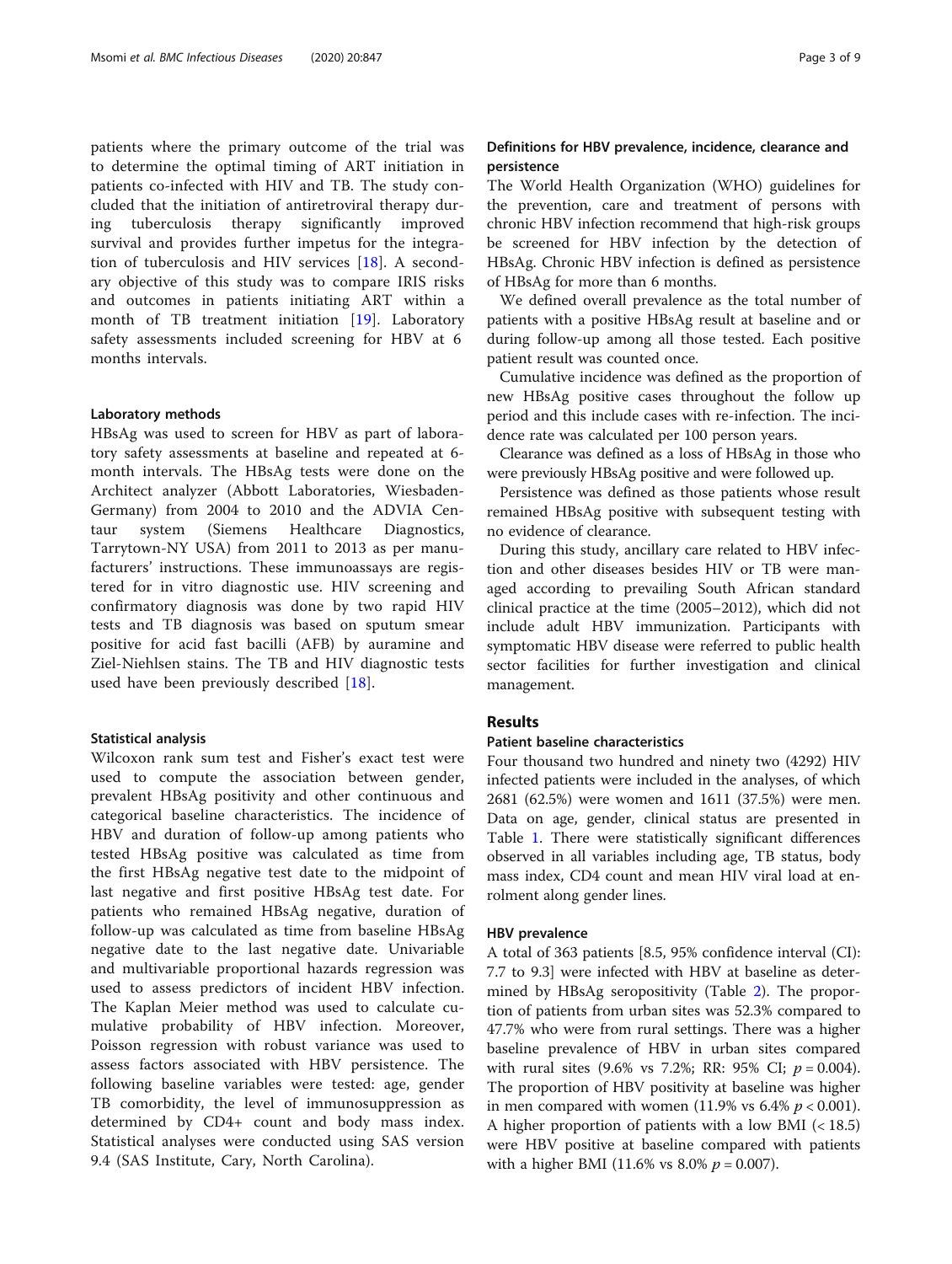<span id="page-3-0"></span>

|  |  | Table 1 Baseline clinical and demographic characteristics by gender |  |
|--|--|---------------------------------------------------------------------|--|
|  |  |                                                                     |  |

| Variable                                                             | Women $(N = 2681)$ | Men $(N = 1611)$ | p-value |
|----------------------------------------------------------------------|--------------------|------------------|---------|
| Research site, n (%)                                                 |                    |                  | < 0.001 |
| Urban                                                                | 1271 (47.4%)       | 973 (60.4%)      |         |
| Rural                                                                | 1410 (52.6%)       | 638 (39.6%)      |         |
| Age group (years), n (%) <sup>a</sup>                                |                    |                  | < 0.001 |
| < 24                                                                 | 227 (8.5%)         | 48 (3.0%)        |         |
| $24 - 34$                                                            | 1412 (52.8%)       | 701 (43.6%)      |         |
| $\geq$ 35                                                            | 1036 (38.7%)       | 859 (53.4%)      |         |
| TB status at enrollment, n (%)                                       |                    |                  | < 0.001 |
| TB not present                                                       | 1910 (71.2%)       | 904 (56.1%)      |         |
| TB present                                                           | 771 (28.8%)        | 707 (43.9%)      |         |
| Body mass index (kg/m <sup>2</sup> ), n (%) <sup>b</sup>             |                    |                  | < 0.001 |
| < 18.5                                                               | 227 (8.8%)         | 301 (19.3%)      |         |
| $\geq$ 18.5                                                          | 2361 (91.2%)       | 1260 (80.7%)     |         |
| CD4 count at enrollment (cells/mm <sup>3</sup> ), $n\%$ <sup>c</sup> |                    |                  | < 0.001 |
| < 50                                                                 | 363 (15.2%)        | 336 (22.9%)      |         |
| $50 - 200$                                                           | 1236 (51.9%)       | 777 (52.9%)      |         |
| $\geq 200$                                                           | 782 (32.8%)        | 356 (24.2%)      |         |
| Viral load ( $log_{10}$ copies/ml), mean $\pm$ SD                    | $4.9 \pm 0.9$      | $5.1 \pm 0.8$    | < 0.001 |

<sup>a</sup> 9 patients had missing data

<sup>b</sup> 143 patients had missing data<br><sup>c</sup> 442 patients had missing data

|  |  |  | Table 2 Baseline Clinical and Demographic Characteristics by HBsAg Status |  |
|--|--|--|---------------------------------------------------------------------------|--|
|  |  |  |                                                                           |  |

| Variable                                                              | <b>HBsAg Positive</b><br>$(N = 363)$ | HBsAg Negative ( $N = 3929$ ) | p-value |
|-----------------------------------------------------------------------|--------------------------------------|-------------------------------|---------|
| Research site, n (%)                                                  |                                      |                               | 0.004   |
| Urban                                                                 | 216 (9.6%)                           | 2028 (90.4%)                  |         |
| Rural                                                                 | 147 (7.2%)                           | 1901 (92.8%)                  |         |
| Gender, n (%)                                                         |                                      |                               | < .001  |
| Male                                                                  | 192 (11.9%)                          | 1419 (88.1%)                  |         |
| Female                                                                | 171 (6.4%)                           | 2510 (93.6%)                  |         |
| Age group (years), n (%) <sup>a</sup>                                 |                                      |                               | 0.403   |
| < 24                                                                  | 22 (8.0%)                            | 253 (92.0%)                   |         |
| $24 - 34$                                                             | 191 (9.0%)                           | 1922 (91.0%)                  |         |
| $\geq$ 35                                                             | 149 (7.9%)                           | 1746 (92.1%)                  |         |
| TB status at enrollment, n (%)                                        |                                      |                               | 0.564   |
| TB not present                                                        | 233 (8.3%)                           | 2581 (91.7%)                  |         |
| TB present                                                            | 130 (8.8%)                           | 1348 (91.2%)                  |         |
| Body mass index (kg/m <sup>2</sup> ), n (%) <sup>b</sup>              |                                      |                               | 0.007   |
| < 18.5                                                                | 61 (11.6%)                           | 467 (88.4%)                   |         |
| $\geq$ 18.5                                                           | 288 (8.0%)                           | 3333 (92.0%)                  |         |
| CD4+ count at enrollment (cells/mm <sup>3</sup> ), n (%) <sup>c</sup> |                                      |                               | 0.185   |
| $< 50\,$                                                              | 74 (10.6%)                           | 625 (89.4%)                   |         |
| $50 - 200$                                                            | 173 (8.6%)                           | 1840 (91.4%)                  |         |
| $\geq 200$                                                            | 93 (8.2%)                            | 1045 (91.8%)                  |         |
| HIV Viral load (log <sub>10</sub> copies/ml), mean (SD)               | 5.0(0.9)                             | 5.0(0.9)                      | 0.179   |

<sup>a</sup> 9 patients had missing data

<sup>b</sup> 143 patients had missing data<br><sup>c</sup> 453 patients had missing data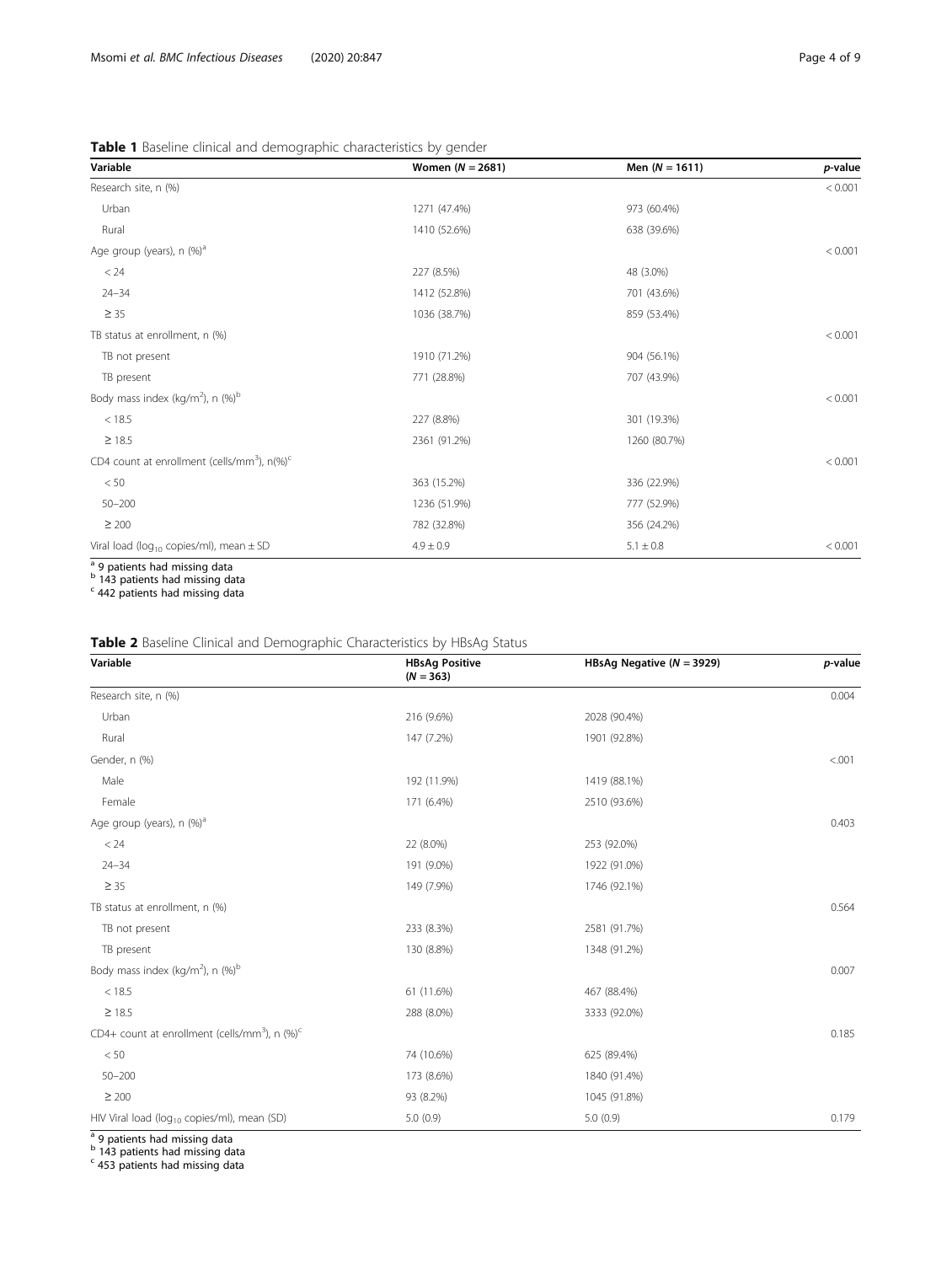Data on incidence rates, persistence and clearance in relation to baseline prevalence are presented in Fig. 1 flowchart. A total of 1016 of the 4292 patients (23.7%) had subsequent HBsAg results. These patients had follow-up results for up to 5 years and were included in the analysis for incidence, clearance and persistence as outlined in Fig. 1. The overall prevalence of HBV at the end of the follow up period was 9.4% (95% CI: 8.6 to 10.3%).

#### HBV incidence rates

Data on incident HBV infections are presented in Table [3](#page-5-0). Among the 913 patients who were HBsAg negative at baseline with follow-up results, we identified 41 incident HBV infections occurring over 1920 person years (p-y) yielding an overall HBV incidence rate of 2.1/ 100 p-y. Male gender was associated with a two-fold higher risk of having incident HBV infection [HR 2.11; 95% CI: 1.14–3.92  $p = 0.017$ , while not statistically significant in the multivariable analyses, [aHR 1.72; 95% CI 0.89–3.35  $p = 0.108$  this may be of clinical relevance. Other factors associated with incident HBV infection including patients from a rural site and patients with TB at baseline are summarized in Table [3.](#page-5-0)

Despite the small numbers of patients tested over time, and the reduced numbers in follow-up, the Kaplan-Meier curve in Fig. [2,](#page-5-0) demonstrates a steady cumulative increase in the probability of incident HBV infection over the first 2 years of follow-up.

#### Clearance

Of the 41 incident HBV infections, 17(41.5%) subsequently cleared the infection whereas 24 (58.5%) did not

have any evidence of clearance as shown by presence of HBsAg.

Among the 56/103 (54.4%) patients who cleared HBV infection during follow-up (95% CI: 44.8 to 63.7), nine (16%) were re-infected and 47(83.9%) did not demonstrate evidence of reinfection at last follow-up visit.

#### Persistence

Data on persistent HBV infection are presented in Table [4.](#page-6-0) There were 103 patients who were HBsAg positive at baseline with follow-up results and 47 (45.6%; 95% CI: 36.3 to 55.2) had persistent HBsAg positivity during follow-up. Predictors of persistent infection included severe immunosuppression where CD4 cell count below 50 cells/uL was associated with a higher risk of developing persistent infection compared to CD4 cell count > 200 cells/uL [adjusted risk ratio (RR) 2.54; 95% CI 1.06–6.14;  $p = 0.004$ .

#### Discussion

We report alarmingly high prevalence rates of HBV infection based on HBsAg positivity in HIV infected patients seeking treatment and care services in South Africa. While these rates are consistent with data reported in other settings in sub-Saharan Africa, this confirms that South Africa remains endemic for HBV, HIV as well as tuberculosis [\[20](#page-8-0)]. Notwithstanding higher rates of ARV treatment initiation rates in women compared to men in our cohorts, baseline HBV prevalence was almost two times higher in men compared to women (11.9% vs 6.4%), consistent with findings from settings where heterosexual transmission is dominant. The high HBV prevalence rates among men in our general HIV population is comparable to HBV prevalence rates observed among high risk men having sex with men (MSM) populations where HBV prevalence rates of  $> 8$ 

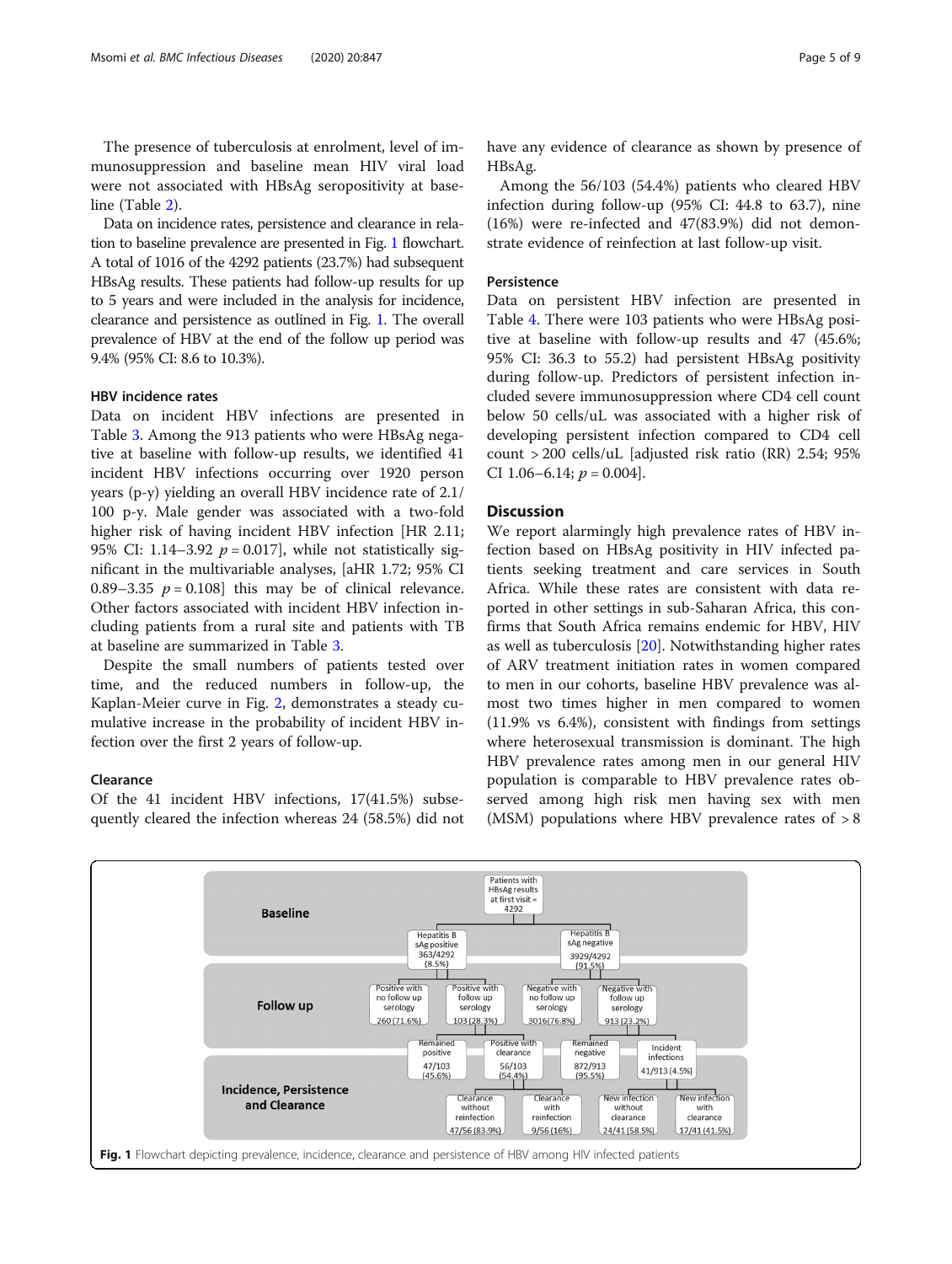<span id="page-5-0"></span>Table 3 Factors associated with incident HBV infection

| <b>Baseline characteristics</b>                      | HR (95% CI)         | <i>p</i> -value | aHR (95% CI)         | p-value |
|------------------------------------------------------|---------------------|-----------------|----------------------|---------|
| Gender (ref: female)                                 |                     |                 |                      |         |
| Male                                                 | $2.11(1.14 - 3.92)$ | 0.017           | $1.72(0.89 - 3.35)$  | 0.108   |
| Research site (ref: urban)                           |                     |                 |                      |         |
| Rural                                                | $1.14(0.50 - 2.59)$ | 0.758           | $3.04(0.82 - 11.21)$ | 0.095   |
| Age group (years) (ref: $\geq$ 35)                   |                     |                 |                      |         |
| < 24                                                 | $1.12(0.33 - 3.83)$ | 0.853           | $1.01(0.23 - 4.50)$  | 0.985   |
| $24 - 34$                                            | $1.13(0.59 - 2.13)$ | 0.716           | $1.20(0.62 - 2.33)$  | 0.593   |
| CD4 count (cells/mm <sup>3</sup> ) (ref: $\geq$ 200) |                     |                 |                      |         |
| < 50                                                 | $1.35(0.53 - 3.39)$ | 0.528           | $1.33(0.52 - 3.39)$  | 0.550   |
| $50 - 200$                                           | $1.09(0.50 - 2.39)$ | 0.832           | $1.18(0.53 - 2.63)$  | 0.693   |
| Active TB at enrolment (ref: no)                     |                     |                 |                      |         |
| Yes                                                  | $1.57(0.79 - 3.13)$ | 0.203           | $2.38(0.77 - 7.35)$  | 0.132   |
| BMI (kg/m <sup>2</sup> ) (ref: < 18.5)               |                     |                 |                      |         |
| $\geq 18.5$                                          | $0.84(0.35 - 1.99)$ | 0.687           | $1.21(0.46 - 3.16)$  | 0.703   |

and 11% were observed in China and the United States of America [[21\]](#page-8-0) [[22](#page-8-0)], respectively. The baseline prevalence of HBV was similar in all age groups, suggesting that our study patients did not benefit from the routine immunization against HBV that was rolled out to infants and newborns in South Africa in 1995.

The high HBV incidence rates in our setting is also deeply concerning. Incidence rates in our cohorts are about four fold higher than rates observed among ART accessing populations in Uganda (0.49/100 p-y [[23](#page-8-0)] vs 2.1/100 p-y), despite more than 90% of our patients receiving either lamivudine or a combination of Tenofovir

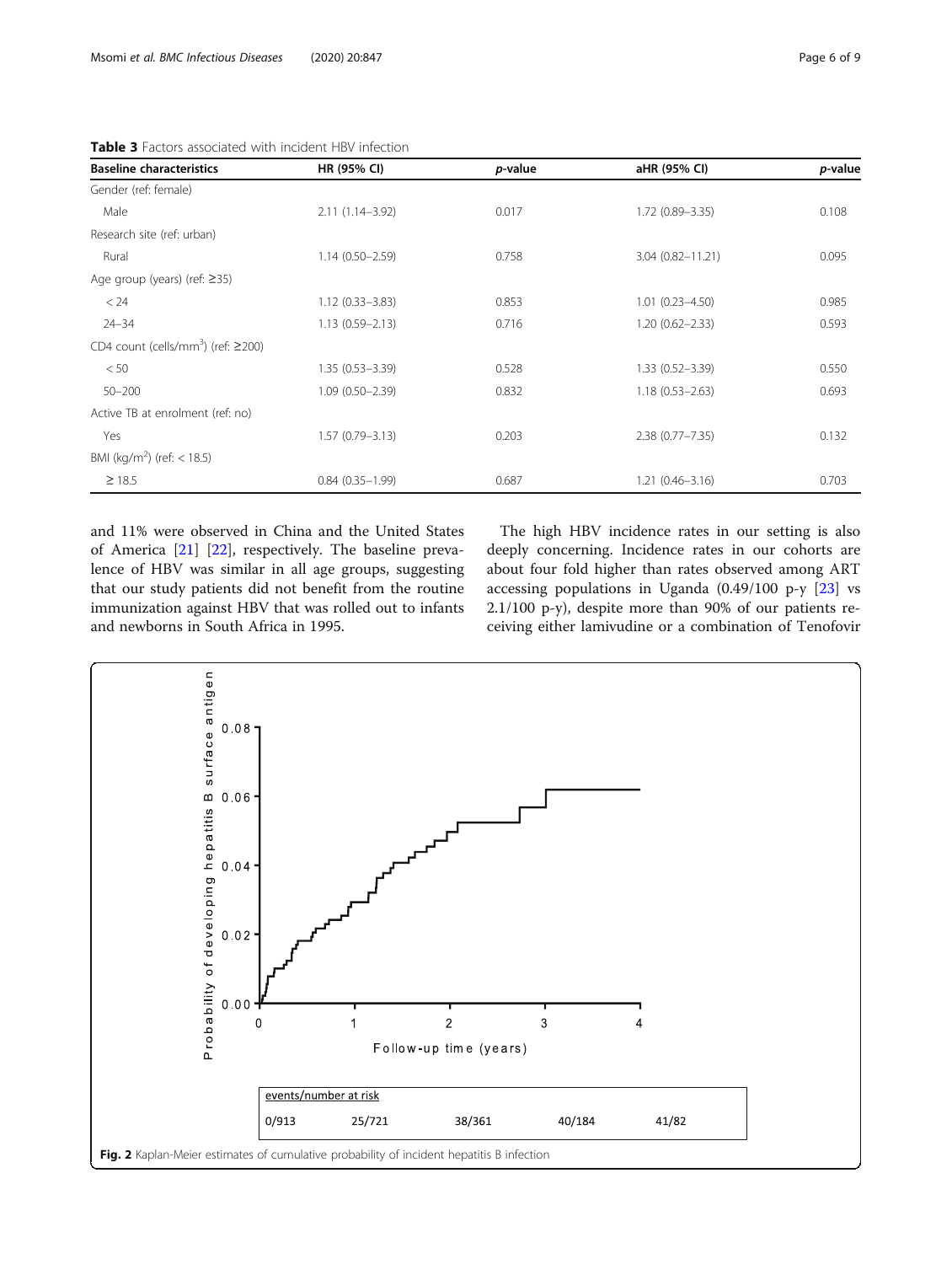<span id="page-6-0"></span>Table 4 Factors associated with persistent HBV infection

| <b>Baseline characteristics</b>                      | RR (95% CI)         | <i>p</i> -value | aRR (95% CI)        | p-value |
|------------------------------------------------------|---------------------|-----------------|---------------------|---------|
| Gender (ref: female)                                 |                     |                 |                     |         |
| Male                                                 | $1.75(1.00 - 3.06)$ | 0.05            | 1.71 (0.97-3.02)    | 0.064   |
| Research site (ref: urban)                           |                     |                 |                     |         |
| Rural                                                | $0.59(0.24 - 1.47)$ | 0.254           | $0.51(0.17 - 1.52)$ | 0.226   |
| Age group (years) (ref: $\geq$ 35)                   |                     |                 |                     |         |
| < 24                                                 | $1.46(0.51 - 4.20)$ | 0.478           | $1.57(0.47 - 5.23)$ | 0.463   |
| $24 - 34$                                            | $1.24(0.69 - 2.25)$ | 0.469           | $1.43(0.79 - 2.61)$ | 0.241   |
| CD4 count (cells/mm <sup>3</sup> ) (ref: $\geq$ 200) |                     |                 |                     |         |
| < 50                                                 | $2.63(1.10-6.32)$   | 0.030           | $2.54(1.06 - 6.14)$ | 0.038   |
| $50 - 200$                                           | $1.57(0.68 - 3.58)$ | 0.289           | $1.54(0.65 - 3.63)$ | 0.327   |
| Active TB at enrolment (ref: no)                     |                     |                 |                     |         |
| Yes                                                  | $1.17(0.66 - 2.10)$ | 0.588           | $0.80(0.42 - 1.52)$ | 0.498   |
| BMI (kg/m <sup>2</sup> ) (ref: < 18.5)               |                     |                 |                     |         |
| $\geq$ 18.5                                          | $1.15(0.46 - 2.85)$ | 0.764           | 1.33 (0.54-3.28)    | 0.538   |

and lamivudine first line ART regimens. This suggests there is ongoing transmission and acquisition of HBV in ART treated adults and should prompt future surveillance studies on HBV drug resistance in the South African setting.

The high cumulative incidence and cumulative probability of incident HBV infection underscores the missed opportunity of identifying patients susceptible to HBV and the provision of early vaccination to prevent new infections. Similarly, the high rates of re-infection among patients that initially clear incident infections indicate a high background burden of disease, high HBV transmission rates as well as high rates of unprotected sex among HIV infected patients. This emphasizes the need for comprehensive prevention services within HIV care programmes that includes routine HBV vaccination to all HIV infected patients, provision of condoms coupled with, health promotion education that includes correct condom use, and risk reduction counselling to this audience. The high rate of HBV re-infection also suggests that patients with HIV co-infection on ART may not be developing sufficient protective immunity following natural exposure to HBV infection, suggesting persistently inadequate functional immunity in these patients [[24](#page-8-0), [25\]](#page-8-0). There is also growing evidence that HIV infected patients have suboptimal antibody responses to HBV vaccine in both infants and adults, with some studies recommending reinforced or accelerated vaccination in HIV co-infected patients [[26,](#page-8-0) [27\]](#page-8-0).

Our study found that men had a significantly higher prevalence of HBV at baseline and had a higher risk of incident as well as persistent HBV infection. This finding is in keeping with data from Asian patients, where male gender was identified as an independent negative

prognosticator for chronic HBV infection and its complications [\[28\]](#page-8-0). HBV prevalence was also found to be more common among males than females (15.4% vs 10.1%,  $p = 0.001$ ), within a cohort of HIV infected patients enrolled between 2004 and 2007 in Nigeria [\[29](#page-8-0)]. Data from an older American cohort study in patients receiving haemodialysis showed evidence of a sex difference in response to hepatitis B virus, probably explaining the greater incidence of several chronic liver diseases, including primary hepatocellular carcinoma, in males [\[30](#page-8-0)]. The role of gender needs to be investigated with further studies.

The presence of TB at baseline was associated with a 2 fold increased risk of incident HBV infection, suggesting that HIV, TB and HBV co-infection may drive each other creating a syndemic. Advanced immunosuppression as evidenced by CD4 count  $<$  200 cells/mm<sup>3</sup> was not associated with incident HBV infection or higher prevalence of HBV at baseline. This finding is similar to other cohorts where baseline CD4 count was not significantly different between HBV infected and HBV uninfected groups [\[11](#page-8-0), [31,](#page-8-0) [32](#page-8-0)]. However, the risk of persistent HBV infection was found to be higher with severe immunosuppression, demonstrating the importance of immune-competence in clearing HBV infection. The data suggest that HIV confers a risk for HBV persistence, hence the need for targeted prevention in this high-risk group. The role of adaptive anti-HBV responses in the control of HBV has been reviewed elsewhere [[33](#page-8-0)].

The limitation in our retrospective study is not analyzing the effect of different ART drug regimens on the incidence and persistence of HBV in HIV co-infected patients. All ART regimens that patients received would have included lamivudine and introduced Tenofovir in the latter part of 2013 as HBV active ART. The Ugandan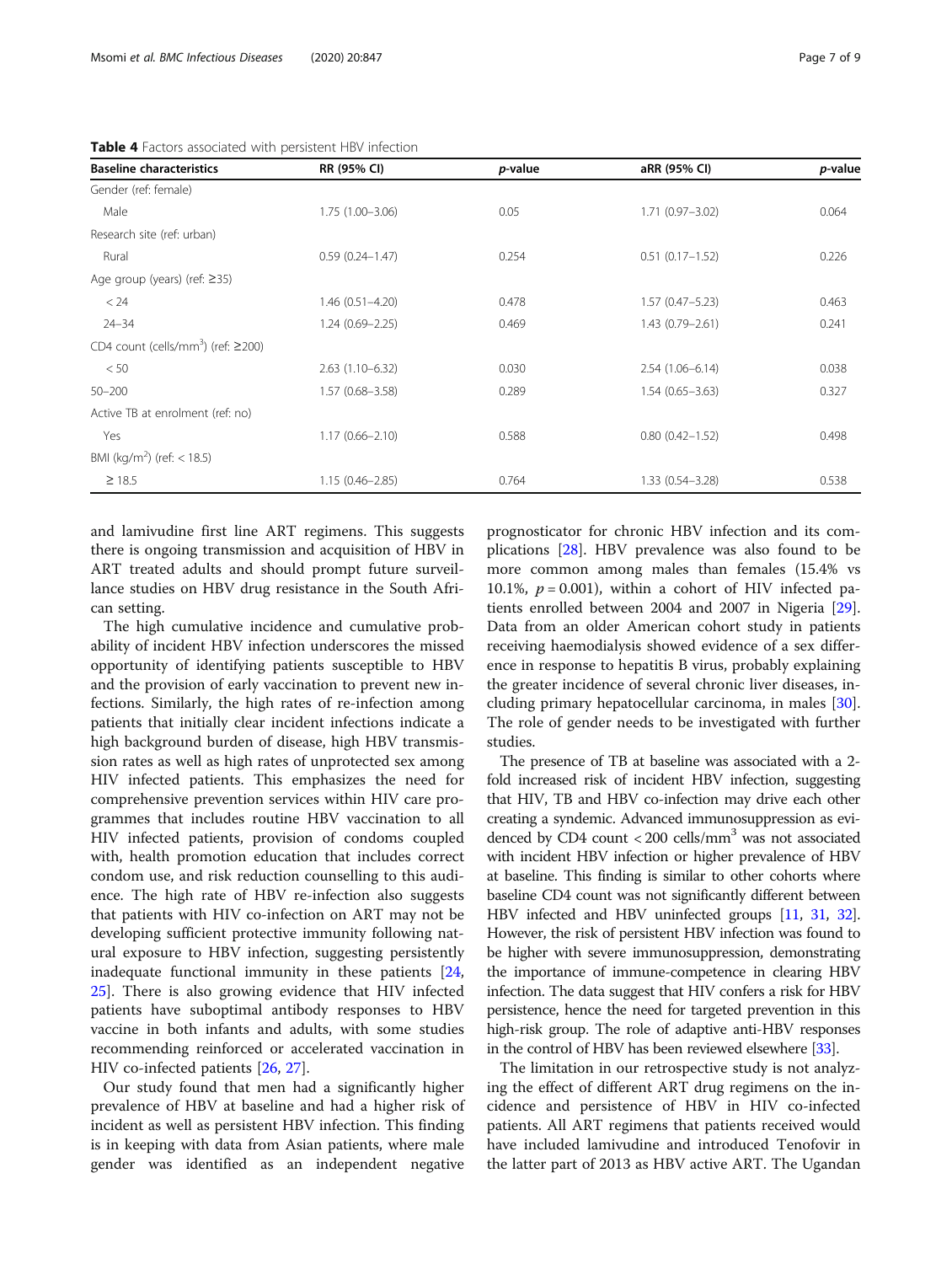<span id="page-7-0"></span>Not all patients had longitudinal follow up, and the smaller number of patients in follow up is a limitation and may have resulted in the underestimation of the true burden of disease. Other testing limitations include not determining HBV surface antibodies at baseline and not testing for HBV core antibodies at any time during follow up.

With the presence of an effective vaccine against HBV, HIV and TB have overshadowed its prominence as a significant infectious disease over the past 3 decades. There is however a renewed realization that the burden of HBV continues to increase in the post-vaccination era [2].

High HBV prevalence, incidence and re-infection rates pose a serious public health threat from ongoing HBV transmission as well as from enhancing HIV-infected patients' risk to non-AIDS comorbidities such as cirrhosis and hepatocellular carcinoma. These data highlight the vulnerability of the South African population to infectious disease syndemics that include HBV, HIV, TB, and the ongoing morbidity and mortality, associated with these conditions. These co-occurring conditions intertwined with similar biologic, social and environmental drivers, are likely to foster emergence of other epidemics in the future. An urgent appraisal of how the public health system and communities are better able to identify and respond to these epidemics, in order to mitigate their impact is warranted. We illustrate ongoing acquisition of HBV in adult patients receiving HIV care, and suggest that expanding the rollout of HBV vaccination and integrating it as part of comprehensive HIV care in countries where HBV is endemic, is the first step in a wholistic response to the HIV-HBV-TB syndemics. While widespread ART access offers promising viral suppression in HBV-HIV co-infected individuals, this strategy is not a route to global eradication of HBV and HIV. Additional investment and resources aimed at improving routine diagnostic screening while reducing the number of undiagnosed cases, development of curative therapy, and improvements in vaccine and drug coverage, would be appropriate responses to the call by the World Health Assembly, towards the global elimination of HBV as a public health threat by 2030 [[34](#page-8-0)].

#### Conclusion

This work demonstrated a high incidence of HBV infection in patients receiving care for HIV and TB in South Africa. We conclude that provision of HIV care and treatment in high HBV burden settings provide a missed opportunity for HBV screening, immunization and care provision.

#### Abbreviations

HBV: Hepatitis B virus; HBsAg: Hepatitis B surface antigen; TB: Tuberculosis; ART: Antiretroviral treatment; HIV: Human immunodeficiency virus; SD: Standard deviation; HR: Hazard-ratio; aHR: Adjusted hazard ratio; BMI: Body mass index; LTFU: Loss to follow-up

#### Acknowledgements

An overview of the results was presented at the Conference on Retroviruses and Opportunistic Infections, 2020, Boston, Massachusetts. We thank the patients for their participation in these projects. We also thank all members of the SAPIT study team and the CAPRISA AIDS treatment programme for their dedication and commitment.

#### Authors' contributions

NM and KN were responsible for study conceptualization, design and manuscript preparation. NM, KG and NYZ contributed to the analysis and interpretation of data. NP, KN and NYZ were responsible for acquisition of data and maintenance of database. JAS, SAK and QAK contributed to the critical revision of the manuscript and intellectual input. KM provided supervision and manuscript review. All authors contributed to manuscript revision and approved the submitted version.

#### Funding

The U.S. President's Emergency Plan supported this work for AIDS Relief; the Centre for the AIDS Programme of Research in South Africa (CAPRISA); the Global Fund to Fight AIDS, Tuberculosis, and Malaria; and the National Institutes of Health Comprehensive International Program of Research on AIDS.

#### Availability of data and materials

The datasets used and/or analysed during the current study are available from the corresponding author on reasonable request.

#### Ethics approval and consent to participate

Approval for the retrospective chart review and analysis was obtained from the University of KwaZulu-Natal, Biomedical Research Ethics Committee (Ref E248/05).

Patients enrolled in the SAPIT study provided written informed consent for participation in future studies including use of their medical records. The University of KwaZulu-Natal, Biomedical Research Ethics Committee and the Medicines Control Council of South Africa approved the SAPiT study (Ref E107/05 and 20060157).

#### Consent for publication

Not applicable.

#### Competing interests

None declared.

#### Author details

<sup>1</sup> Discipline of Virology-University of KwaZulu-Natal, School of Laboratory Medicine and Medical Sciences and National Health Laboratory Service, Durban, South Africa. <sup>2</sup> Centre for the AIDS Programme of Research in South Africa, University of KwaZulu-Natal, Durban, South Africa. <sup>3</sup>MRC-CAPRISA HIV-TB Pathogenesis and Treatment Research Unit, Doris Duke Medical Research Institute, University of KwaZulu-Natal, Durban, South Africa. <sup>4</sup>Dalla Lana School of Public Health, University of Toronto, Toronto, Canada. 5 Department of Epidemiology, Mailman School of Public Health, Columbia University, New York, USA. <sup>6</sup>National Health Laboratory Service and School of Laboratory Medicine and Medical Sciences, University of KwaZulu-Natal, Durban, South Africa.

#### Received: 27 August 2020 Accepted: 31 October 2020 Published online: 16 November 2020

#### References

- 1. Global Hepatitis Report 2017. Geneva: World Health Organization; 2017.
- 2. Schweitzer A, Horn J, Mikolajczyk RT, Krause G, Ott JJ. Estimations of worldwide prevalence of chronic hepatitis B virus infection: a systematic review of data published between 1965 and 2013. Lancet. 2015;386(10003): 1546–55.